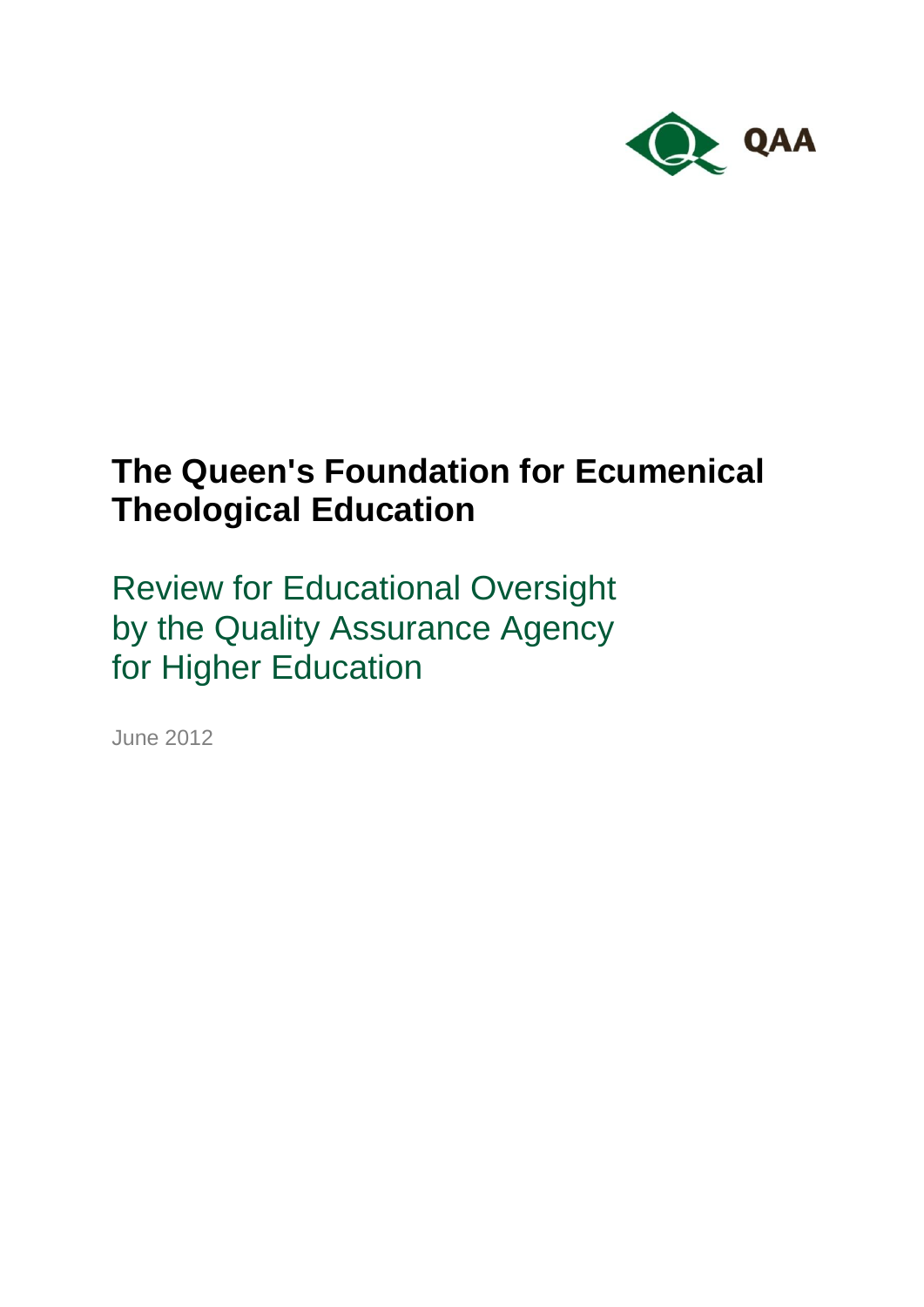# **Key findings about The Queen's Foundation for Ecumenical Theological Education**

As a result of its Review for Educational Oversight carried out in June 2012, the QAA review team (the team) considers that there can be **confidence** in how the provider manages its stated responsibilities for the standards of the awards it offers on behalf of the University of Birmingham, Newman University College and University of Gloucestershire.

The team also considers that there can be **confidence** in how the provider manages its stated responsibilities for the quality and enhancement of the learning opportunities it offers on behalf of these awarding bodies.

The team considers that **reliance can** be placed on the accuracy and completeness of the information that the provider is responsible for publishing about itself and the programmes it delivers.

# **Good practice**

The team has identified the following **good practice**:

there is careful and diligent delivery and monitoring of placement learning (paragraph 2.4).

# **Recommendations**

The team has also identified a number of **recommendations** for the enhancement of the higher education provision.

The team considers that it is **advisable** for the provider to:

return marked work, with feedback to students, consistently within the timescale set by the awarding bodies (paragraph 1.9).

The team considers that it would be **desirable** for the provider to:

- involve all external markers in assessment training and standardisation events  $\bullet$ (paragraph 1.8)
- provide pre-course information and college advice and guidance that clearly identifies different study pathways (paragraphs 2.2, 2.10, 2.11 and 3.2)
- implement the proposed tutorial arrangements to provide equitable and appropriate access to academic guidance and support (paragraphs 2.2 and 2.12)
- implement a formal policy and processes to ensure accuracy, completeness and consistency of all public information (paragraphs 3.4 and 3.5).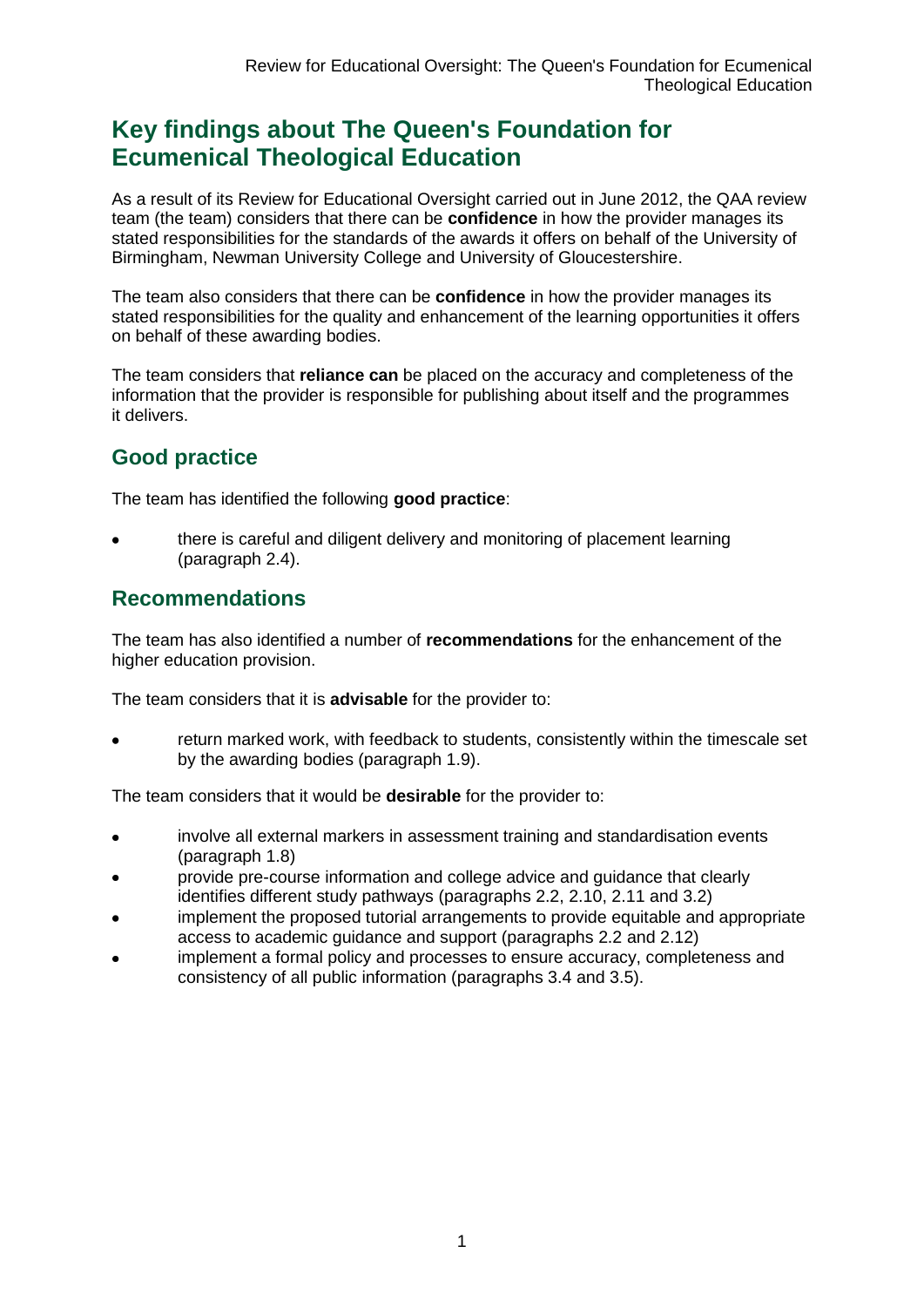# **About this report**

This report presents the findings of the **Review for Educational Oversight**<sup>1</sup> (REO) conducted by [QAA](#page-14-0) at The Queen's Foundation for Ecumenical Theological Education (the provider; the Foundation). The purpose of the review is to provide public information about how the provider discharges its stated responsibilities for the management and delivery of academic standards and the quality of learning opportunities available to students. The review applies to programmes of study that the provider delivers on behalf of the University of Birmingham, Newman University College and University of Gloucestershire. The review was carried out by Dr Gillian Blunden, Mr Mike Coulson and Ms Francine Norris (reviewers), and Dr John Hurley (coordinator).

The review team conducted the review in agreement with the provider and in accordance with the *[Review for Educational Oversight:](http://www.qaa.ac.uk/Publications/InformationAndGuidance/Pages/REO-handbook.aspx) Handbook*. <sup>2</sup> This review formed part of a linked series of review visits to six theology colleges training ordinands and laity for Anglican, Methodist, United Reformed and Baptist churches. The colleges underwent a common preparation process for the visits which were carried out by two teams. Reports are made individually on each college and reflect their diverse organisation and character.

Evidence in support of the review included documentation supplied by the provider and awarding bodies, meetings with staff, students, and placement providers. The review team also considered the provider's use of the relevant external reference points:

- the Academic Infrastructure
- the Churches' Quality in Formation Framework.

Please note that if you are unfamiliar with any of the terms used in this report you can find them in the [Glossary.](#page-15-0)

Queen's College Birmingham can trace its roots to 1828, but assumed its role in teaching theology to Anglican clergy in 1853. The current institution was formed by an amalgamation with the Methodist Handsworth College in 1970 to create an ecumenical theological college. The Queen's Foundation for Ecumenical Theological Education (the Foundation) has pursued its ecumenical mission through mergers with other institutions, extending its established work with Black and Asian Christians.

The Foundation's main campus is situated in Edgbaston, Birmingham, and includes teaching and residential accommodation organised around a quadrangle. A small second campus is situated at Shallowford. The Foundation currently provides programmes for 49 full-time and 81 part-time undergraduate students, constituting 89 full-time equivalents (FTE) and 10 fulltime and 42 part-time taught postgraduate students (31 FTE). There are four full-time and 17 part-time postgraduate research students. There are 14 full-time members of faculty and five half-time (16.5 FTE), and 10 FTE administrative and support staff.

At the time of the review, the provider offered the following higher education programmes, listed beneath their awarding bodies:

### **University of Birmingham**

- Graduate Diploma in Applied Theological Studies
- BA in Applied Theological Studies (including certificate and diploma exit awards)
- MA in Applied Theological Studies

www.gaa.ac.uk/InstitutionReports/types-of-review/tier-4.

www.gaa.ac.uk/publications/informationandguidance/pages/reo-handbook.aspx.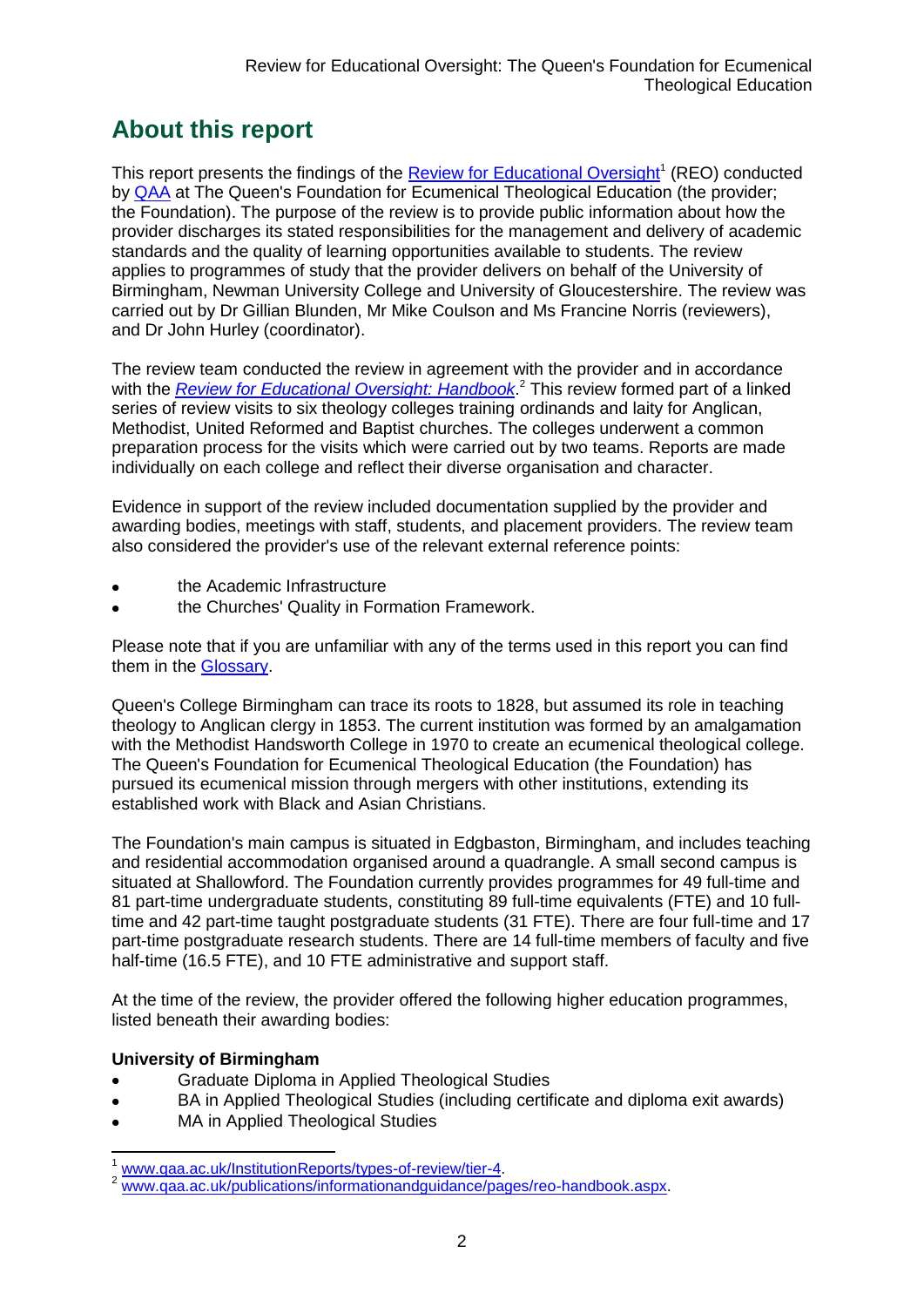$\bullet$ PhD

#### **Newman University College**

- Foundation Degree in Mission and Ministry
- BA in Theology (including certificate and diploma exit awards)
- MA in Theology and Transformative Practice (pending validation in June 2012)

#### **University of Gloucestershire**

PhD

# **The provider's stated responsibilities**

For BA and MA awards with the University of Birmingham and Newman University College, the Foundation has full responsibility for the curriculum, assessment, teaching, learning and student support, with the monitoring of quality and standards being shared with the awarding body. Newman University College plays a more proactive role in ensuring the quality and standards of the Foundation Degree, with more essential responsibilities being shared with the awarding body. Responsibilities for research degrees rest largely with the validating bodies, with the Foundation providing supervision and support.

The provision at the College is subject to review and approval under the provisions of the Quality in Formation Framework developed through the cooperation of the Ministry Division of the Church of England, and the Methodist, Baptist Union, and United Reformed Churches. This provides a comprehensive review of academic standards and involves benchmarking against similar provision.

# **Recent developments**

Following a strategic decision by the University of Birmingham to withdraw from validation of awards at the Foundation, the programmes have been revalidated with Newman University College. The Foundation has been proposed as one of the two centres designated by the Methodist Church for continued provision of theological education and training. In common with other colleges providing training for ordination, it is now proposed by the Church of England Ministry Division that validation of awards is transferred to the University of Durham.

# **Students' contribution to the review**

Students studying on higher education programmes at the provider were invited to present a submission to the review team. It did not prove possible for students to develop and present a submission in the time available. The team met a cross section of students from undergraduate to postgraduate level, representing ordinands from Anglican and Methodist traditions, lay ministers and independent students. This provided useful reflections on strengths and areas for development.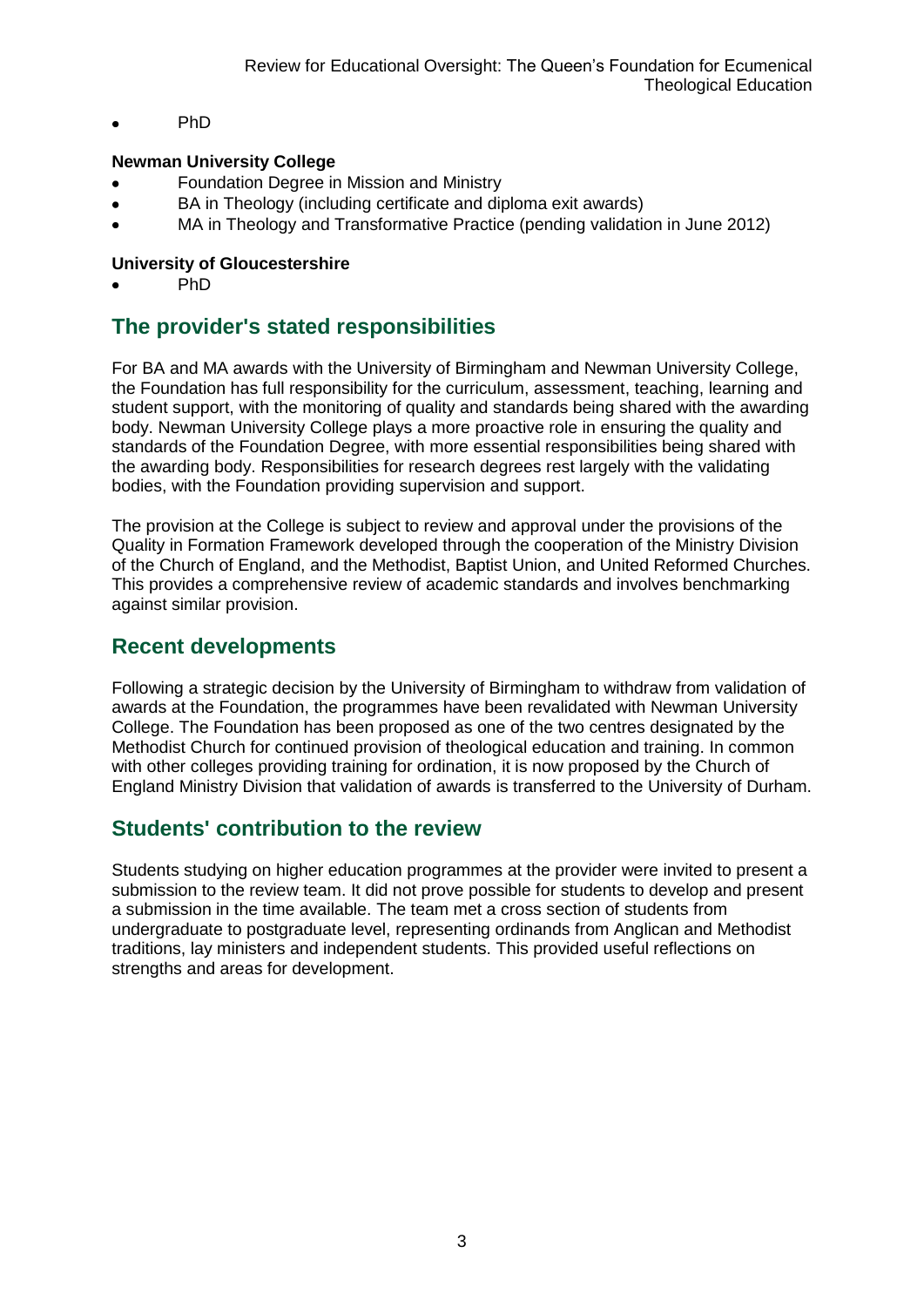# **Detailed findings about The Queen's Foundation for Ecumenical Theological Education**

# **1 Academic standards**

### **How effectively does the provider fulfil its responsibilities for the management of academic standards?**

1.1 The Foundation fulfils its responsibilities for the management of academic standards effectively. It is currently in a period of transition between awarding bodies and at the time of the review visit had completed the first year of delivery to students under new arrangements. The responsibilities delegated to the Foundation have varied between the different awarding bodies. The self-evaluation stated that they find this situation challenging and complex, and have not yet taken full ownership of the management of quality. However, core members of faculty are fully aware of their responsibilities and are able to articulate them clearly.

1.2 There are clear responsibilities for managing and reporting academic standards. The work of the Foundation is carried out within five academic centres reflecting different aspects of the college's work. The academic leadership and the day-to-day operation of each of the undergraduate and taught postgraduate programmes is the responsibility of the Director of Studies*.* There is currently a management and internal reporting structure whereby two programme boards, one for undergraduate and one for postgraduate courses, report to the Academic Board. The Foundation manages the research degrees through the Queen's Research Degrees Committee, chaired by the Director of the Queen's Graduate and Research Centre, who is also the Foundation's Quality Assurance Officer.

1.3 The Foundation's academic portfolio is overseen effectively by the Queen's Academic Board, chaired by the Principal. The Academic Board meets four times a year, and membership includes all faculty, student representatives and a representative from the awarding body. The Academic Board additionally meets as an examination board, with external examiners, but without student representatives.

1.4 The management and reporting structure is currently being evaluated to ensure continued cohesion across the Foundation's academic portfolio. The Foundation intends that a recently appointed Quality Officer will produce a comprehensive annual overview and report of all its provision for governors and other external stakeholders, including the Church, drawing together reports from the Foundation's five centres. This is intended to strengthen and secure the effective management of academic standards.

# **How effectively are external reference points used in the management of academic standards?**

1.5 There is appropriate engagement with the Academic Infrastructure through the requirements of the awarding bodies. Recently validated programme documentation and programme specifications make direct reference to *The framework for higher education qualifications in England, Wales and Northern Ireland* and subject benchmark statements*.*

1.6 A key external reference point for the provision is the Church of England Ministry Division, which provides guidance on the content and quality of ministerial training. This includes the Churches' Quality in Formation Process and the Churches' Agreed Learning Outcomes, leading to the ordination and licensing of ministers for both the Anglican and Methodist Churches. A Quality in Formation Panel conducts periodic reviews on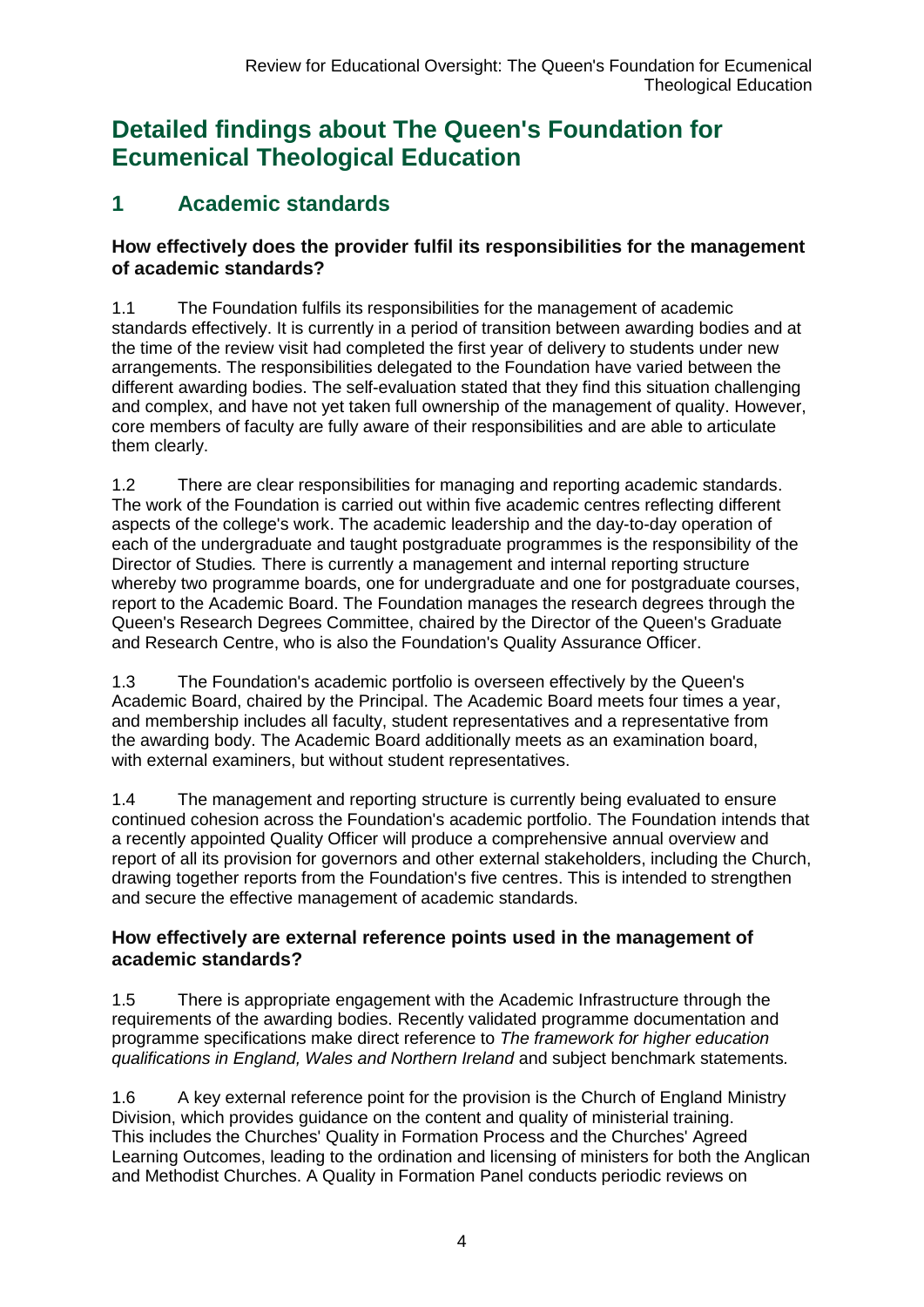providers of ministerial training on their behalf. The Foundation last underwent this type of review in 2007 and is due to undergo a review during 2013-14.

### **How does the provider use external moderation, verification or examining to assure academic standards?**

1.7 The Foundation is broadly effective in its use of external examining to assure academic standards. The Academic Board responds to the external examiners reports and monitors actions in response. External examiners have noted that the quality and quantity of written feedback on student work is good.

1.8 In general, assessment practices show evidence of good management. Each programme specification outlines module content, learning outcomes, learning and assessment strategies and learning resources. Assignment setting and marking shows evidence of internal moderation and standardisation. There is some inconsistency as to how assessment tasks are related to intended learning outcomes. Feedback to students, to provide clear guidance on how grades were arrived at and the actions necessary to improve performance, is variable, in particular from external markers. It is desirable that the Foundation involves all external markers in assessment training and standardisation events.

1.9 Despite adverse external examiners' comments and repeated student feedback at both programme meetings and the Academic Board, the turnaround time to return assessed work to students often exceeds the awarding bodies' requirements by some considerable time. It is advisable that Foundation staff should return marked work, with feedback to students, consistently within the timescale set by the awarding bodies.

1.10 The Foundation has relevant mechanisms to enhance and share good assessment practices. About a third of faculty members are external examiners elsewhere. Some are also involved in the Church's panels and boards for quality and good practice. Staff development days are held off-site once a term by the Foundation.

The review team has **confidence** in the provider's management of its responsibilities for the standards of the awards it offers on behalf of its awarding bodies.

# **2 Quality of learning opportunities**

# **How effectively does the provider fulfil its responsibilities for managing and enhancing the quality of learning opportunities?**

2.1 The general management structures for the quality of learning opportunities are outlined in paragraphs 1.1 to 1.4. Module feedback, external examiners' reports and the contribution of student representatives at the programme and the Academic Board are used to inform monitoring of the quality of learning opportunities, which culminates in an annual programme review report prepared by the Director of Studies for both undergraduate and postgraduate programmes. The report includes specific reference to student support and learning resources, and has an action plan to address any issues identified. The report is part of a current awarding body's procedures for monitoring collaborative provision and is approved by them.

2.2 Students play an influential role in the Foundation's management of standards and quality. Active consideration of student feedback and differential marks obtained by different groups of students, including the substantially increased number of independent students,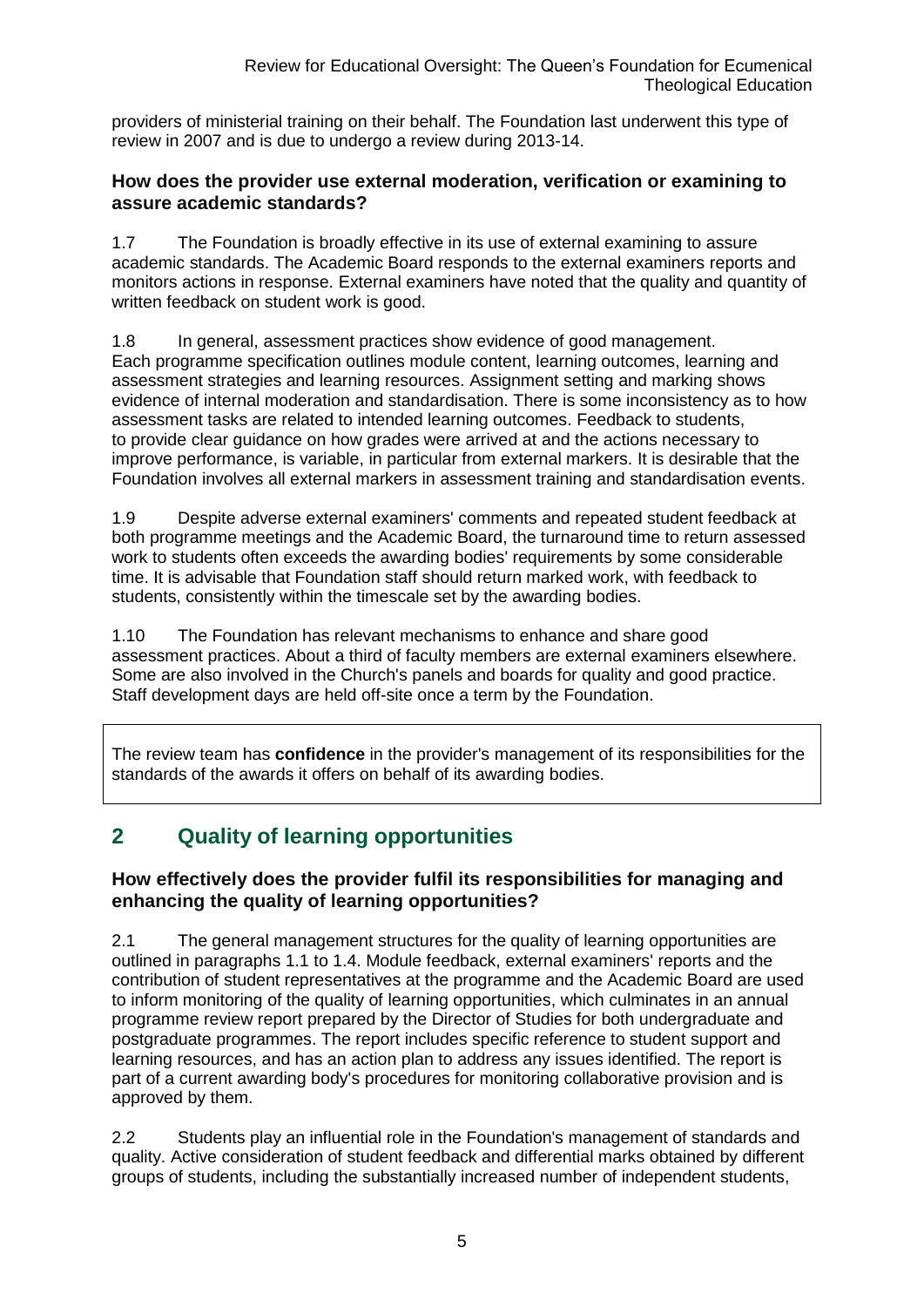has led to a consideration of improved mechanisms intended to enhance quality. While this demonstrates the strength of internal reflection, the Foundation is encouraged to implement these proposals which are outlined subsequently in paragraphs 2.11 and 2.12.

### **How effectively are external reference points used in the management and enhancement of learning opportunities?**

2.3 The Foundation does not specifically use the *Code of practice for the assurance of academic quality and standards in higher education* (the *Code of practice*) to inform the development of processes, policies and practices related to the management and enhancement of learning opportunities. It has adopted the awarding bodies' policies in many instances and has reasonably presumed alignment on this basis. The College takes account of The Church of England Ministry Division criteria for the learning environment and the requirements of the Quality in Formation process.

2.4 The Foundation offers a range of placement and attachment opportunities that are well managed and effective. The arrangements sufficiently reflect the *Code of practice*, *Section 9: Work-based and placement learning*. For ordinands, placement is mandatory and for independent students it is optional. In both cases, however, students are expected to take a placement in a challenging and unfamiliar context. The aims and objectives of the placement are set out in a learning agreement, which is developed between the student and the placement provider/supervisor. Midway through the placement and at the end there is a formal review and, in addition to assignments undertaken by the student, the supervisor is required to write a report on the placement experience. Placement supervisors receive extensive briefing and support, and a range of staff are involved in developing and maintaining an extensive network of suitable placement providers. There is careful and diligent delivery and monitoring of placement learning, which is good practice.

### **How does the provider assure itself that the quality of teaching and learning is being maintained and enhanced?**

2.5 The teaching and learning strategy is clearly related to the vocational requirements of formation and ordination. It is set out in validation documents for the undergraduate provision. It aims to provide an effective balance of theory and practice through the provision of academic programmes in the context of a learning community and through the provision of a range of opportunities for placements and attachments.

2.6 The teaching observation scheme is that of a current awarding body, the University of Birmingham. All staff are observed annually and this informs the annual appraisal process, which includes the identification of development needs. The process is thorough and reflective. Observers felt that they benefitted from the process as much as the observed. The Principal maintains overall oversight of the teaching observation scheme.

2.7 Student feedback on the quality of teaching is good. The Foundation uses a module evaluation scheme and verbal feedback from student representatives as the principal formal means of gaining feedback. Students stated that they found the teaching effective and stimulating, and that a range of techniques and approaches were used to respond to different learning styles.

2.8 Staff are appropriately qualified and experienced. The awarding bodies approve the appointment of all staff and their allocation to courses*.* All new members are staff are observed teaching as part of the selection process and are required to be qualified to a minimum level in relation to the award that they will be teaching. In practice, however, the majority of staff are qualified to doctoral level. Although a teaching qualification is not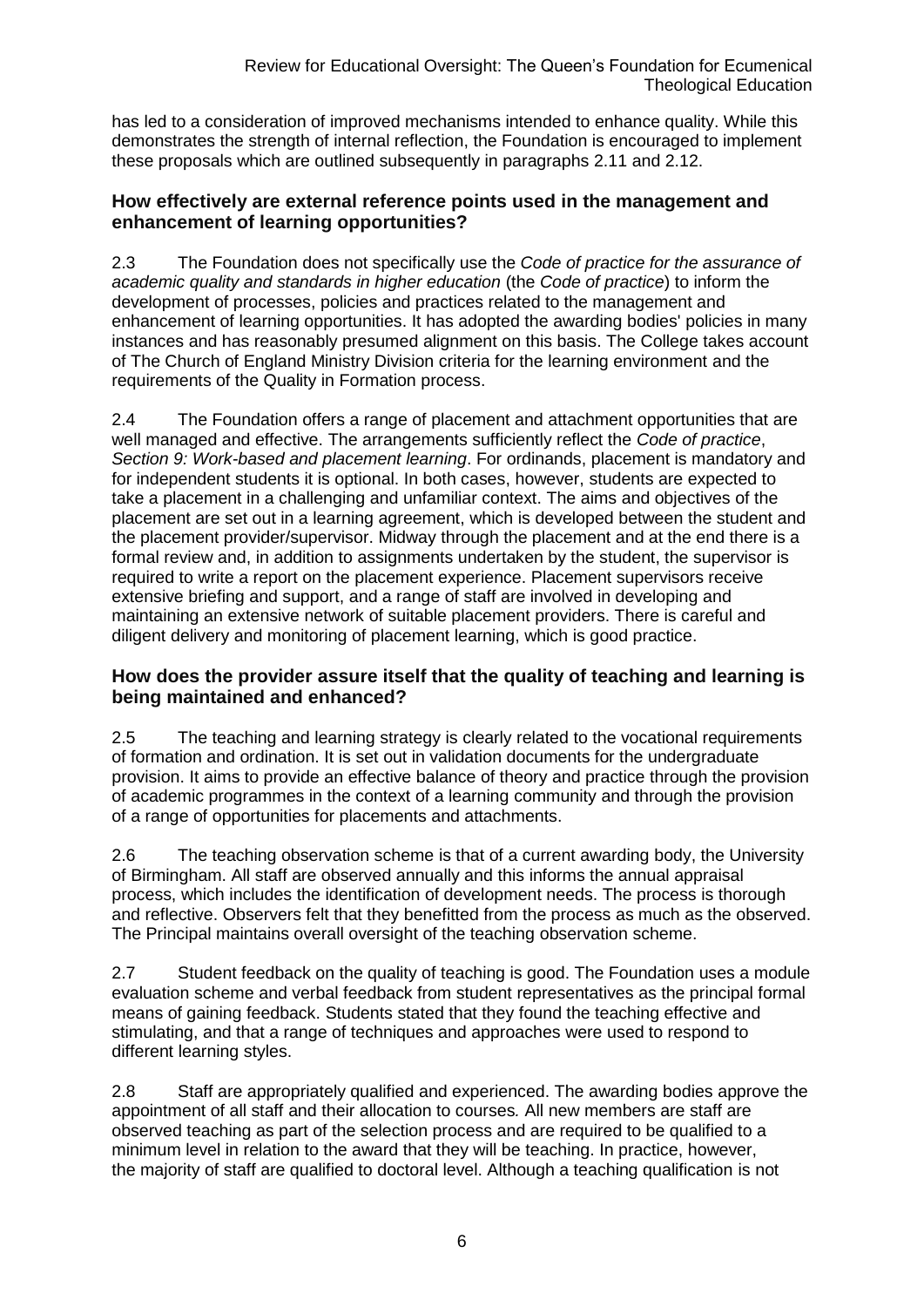required, a high proportion of staff hold it and several staff have been supported to either undertake it or apply for membership of a professional teaching organisation in recent years.

### **How does the provider assure itself that students are supported effectively?**

2.9 The Foundation has an admissions policy which sets out clearly the academic criteria for entry. This includes the arrangements for the accreditation of prior experience and learning, which require approval by the awarding bodies. The admissions policy does not make any specific mention of disability, or arrangements in respect of international applicants.

2.10 There have been significant changes in the student intake. Until recently, the student body predominantly comprised of ordinands who had been pre-selected by a sponsoring Church. This year, there has been a significant increase in the number of independent students, which has required a review of several policies and processes, including those for admissions, retention and placement. In particular, students were concerned that they should be more adequately informed of the curriculum of different pathways and that independent students should be better supported.

2.11 The Foundation provides initial information, advice and guidance through open and taster days. All students are expected to attend for interview, including those who have been pre-selected by sponsoring churches. All enrolled students attend an induction course, which for part-time students involves a residential weekend. Some students found the amount of information presented at induction overwhelming. Some ordinands, who had no choice of provider, lacked the pre-enrolment information to confirm their course of study. The Foundation has reviewed its approach to induction, following feedback from the annual programme review of undergraduate courses. It is desirable that it provides pre-course information and college advice and guidance that clearly identifies different study pathways.

2.12 Tutorial and pastoral support is provided for all students by means of an allocated personal tutor. For ordinands there is a specified number of tutorials each academic year and the Course Handbook explains how these sessions should be used and advises students on how to prepare for them. The tutorial system was less developed for independent students and lacked formal monitoring, leading to some students not receiving their entitlement. The Foundation has recently identified significant differences in achievement levels between ordinands and independent students, which it attributes partly to differences in support, and is seeking to address this through the establishment of a separate Centre for Discipleship and Theology. The Centre will provide a 'home' for independent students with specific academic and pastoral tutorial arrangements and monitoring. It is desirable that the Foundation implements the proposed tutorial arrangements to provide equitable and appropriate access to academic guidance and support.

2.13 Effective additional pastoral and tutorial support is provided. A Chaplain and a Learning Support Tutor are available to all students by appointment. The Learning Support Tutor is able to offer specific support, including diagnostic testing to students with additional needs. Students with disabilities are well supported and the Foundation is proactive in tailoring teaching and learning to particular requirements. Postgraduate students are offered a programme of study skills support in collaboration with the University of Birmingham, which includes a focus on developing academic writing skills.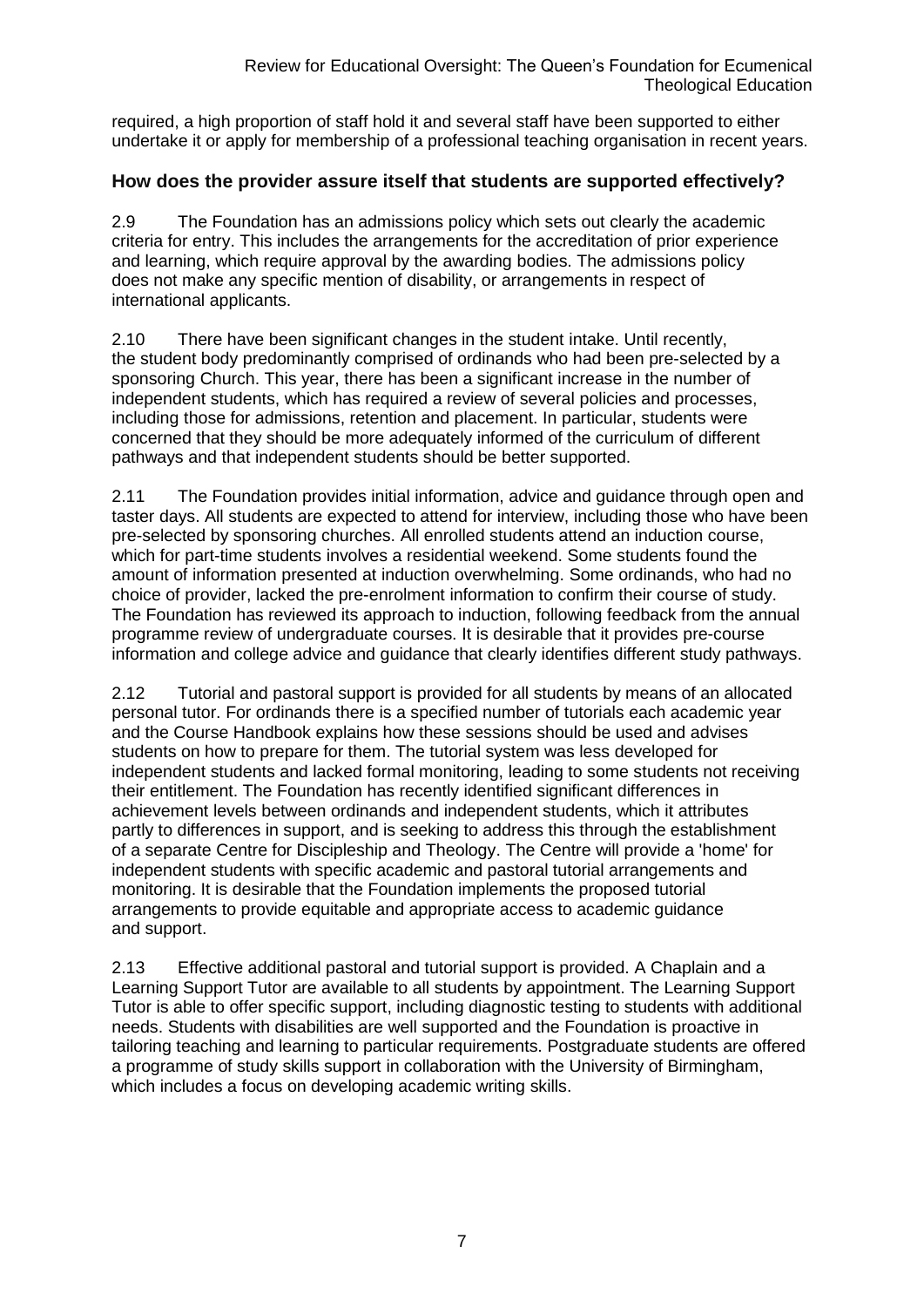### **What are the provider's arrangements for staff development to maintain and/or enhance the quality of learning opportunities?**

2.14 The Foundation has a range of relevant staff development procedures in place. There is a supportive and well documented induction procedure, appropriately tailored to the staff member. A mentor is assigned to teaching staff during the six-month probationary period. Staff confirmed that induction is effective and that a comprehensive handbook, which the Foundation is currently revising, is issued. Teaching observation and annual appraisal are used to define staff development needs. Staff are required to attend five days per year of staff development for teaching, assessment and related skills*.* Records provided indicate that operation of the in-house programme is less frequent than intended, and the Foundation is encouraged to seek to improve this and ensure linkage to identified development areas.

2.15 The Foundation greatly values and encourages scholarly research and publication. All academic staff are currently given a contractual entitlement to one term of study leave per five years of service, although senior staff are reviewing this to ensure more effective management and allow staff greater flexibility. Additionally, each staff member receives financial support to maintain professional memberships and to attend conferences. Staff CVs detail extensive publication of books and research papers. The Foundation seeks to appoint teaching staff who either have or are working towards a theological PhD.

### **How effectively does the provider ensure that learning resources are accessible to students and sufficient to enable them to achieve the learning outcomes?**

2.16 The Foundation provides its students with good quality learning resources, which have been well managed over a long period. The main campus at Edgbaston comprises teaching and residential accommodation supported by a chapel, refectory and library. The quality of the provision is good, providing a contemplative context and community focus. Additionally, there is a small teaching facility at Shallowford, which was not visited as part of the review. Resources are organised to support the learning needs of both full and part-time students, who access the campus, community events and teaching at different times. This ensures a parity of access to key resources*.* 

2.17 There are library facilities at both Edgbaston and Shallowford. The Edgbaston site houses the principal library comprising 50,000 books in addition to extensive online resources. Students studying at Shallowford have access to the Edgbaston facility in addition to a small on-site library provision. Postgraduate students also have access to the library facilities of the appropriate awarding body*.* 

2.18 Evidence of the effectiveness of the management of learning resources is sought from module evaluation. Students give good feedback on general learning resources. Where issues have been raised, there is evidence of actions taken in response. There has been a separate annual survey undertaken on the library, which has provided specific feedback on this aspect of the provision. Recent feedback has revealed a lack of clarity regarding the access different cohorts have to the library facilities of the various universities validating their award during the transition period.

2.19 A virtual learning environment has recently been developed to provide students with access to learning materials. This development is very much at its early stages and is seen as supplementary to the core face-to-face teaching provided for all students.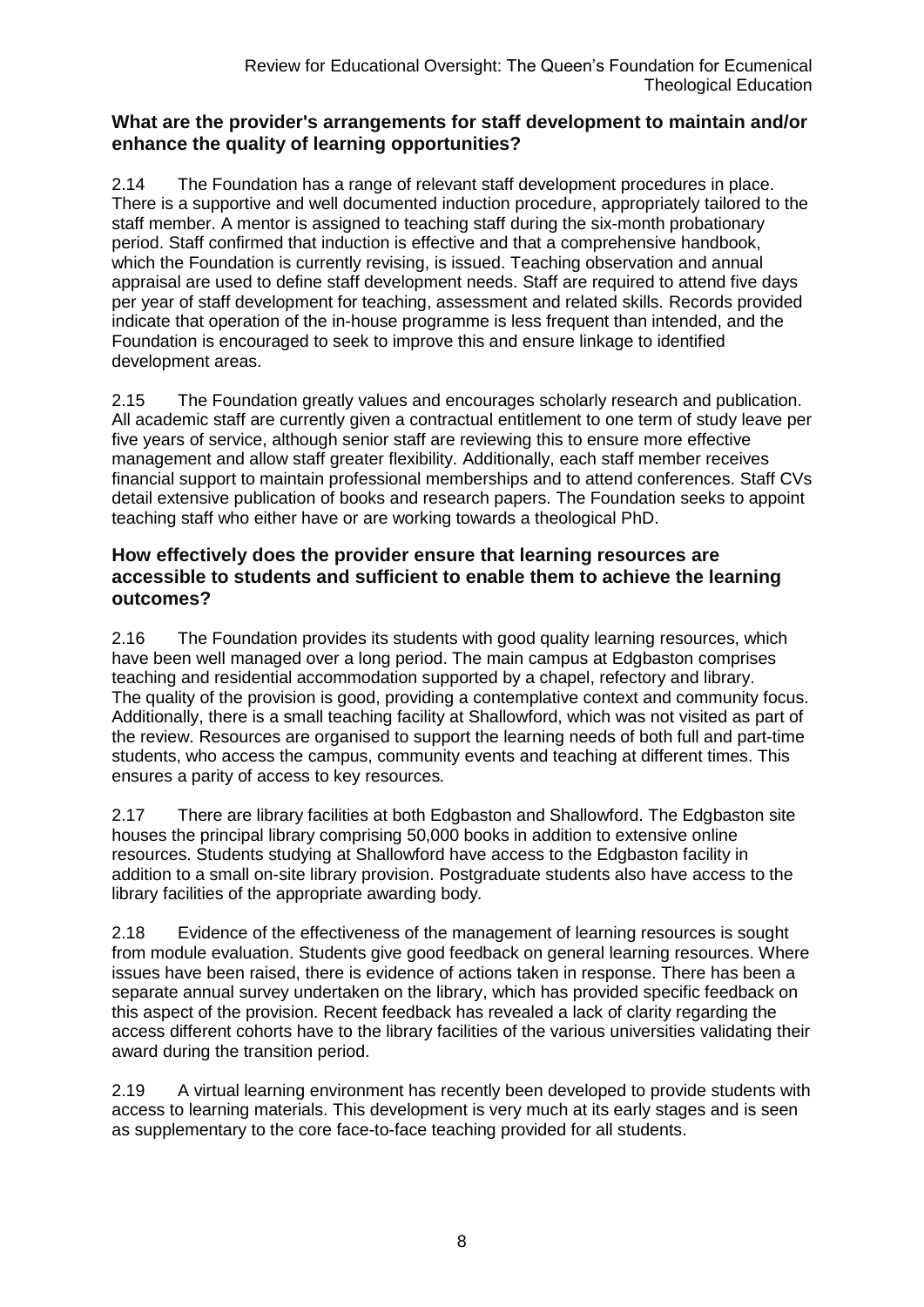The review team has **confidence** that the provider is fulfilling its responsibilities for managing and enhancing the quality of the intended learning opportunities it provides for students.

# **3 Public information**

### **How effectively does the provider's public information communicate to students and other stakeholders about the higher education it provides?**

3.1 The Foundation uses an appropriate range of mechanisms to communicate public information to students and other stakeholders, including its website, virtual learning environment and printed course and promotional material. The website contains comprehensive information on the range of courses available, appropriate to the variety of backgrounds and needs of prospective students. There are also descriptions of Foundation's accommodation and other facilities, together with its recent equality and diversity policy.

3.2 The Foundation has traditionally relied on students being sent by sponsoring churches. It is a new entrant to marketing its provision, but increasingly is attracting independent students. Promotional leaflets of a high standard have recently been produced to recruit more independent and lay students. Students confirmed that pre-enrolment information is generally accurate, although, due to the complex course offer, training pathways could be stated more clearly in pre-course and on-course information.

3.3 Comprehensive programme and module handbooks have been issued to all students, including the research degree students, and all members of academic staff are responsible for supporting students in their use. The Foundation makes satisfactory use of the virtual learning environment to provide course handbooks, teaching and learning materials and module news for courses. Students indicated that some teachers make better use of the provision than others and that discussion forums exist for some modules. Staff confirmed that 'colleagues vary in their embracing of it'. The Foundation is encouraged to continue to increase the effective use of the virtual learning environment across all courses.

### **How effective are the provider's arrangements for assuring the accuracy and completeness of information it has responsibility for publishing?**

3.4 The Foundation currently uses a well understood, but informal, arrangement for checking published information; however, it does not have a formal written policy. The Director of Studies oversees the website, which has recently been reviewed by an external consultant. The Director of Studies, together with the Principal, is responsible for the production of programme handbooks and other material, which are then proofread by a member of the administration team. Reviewers noted a small number of typographical errors on the website and some minor inconsistencies in cross-referencing across the complex system of handbooks. While current information is accurate and complete, in view of the expanding role of the Foundation and potential changes in validation, it is recommended to strengthen its assurance arrangements. It is desirable to implement a formal written policy and procedures to ensure accuracy, completeness and consistency of all public information.

3.5 The Foundation is currently strengthening senior staffing arrangements and believes that, once complete, this will make a significant difference to the administrative and support areas and greatly improve both communications and written information. The opportunity has been taken to redefine specific administrative roles and appoint new key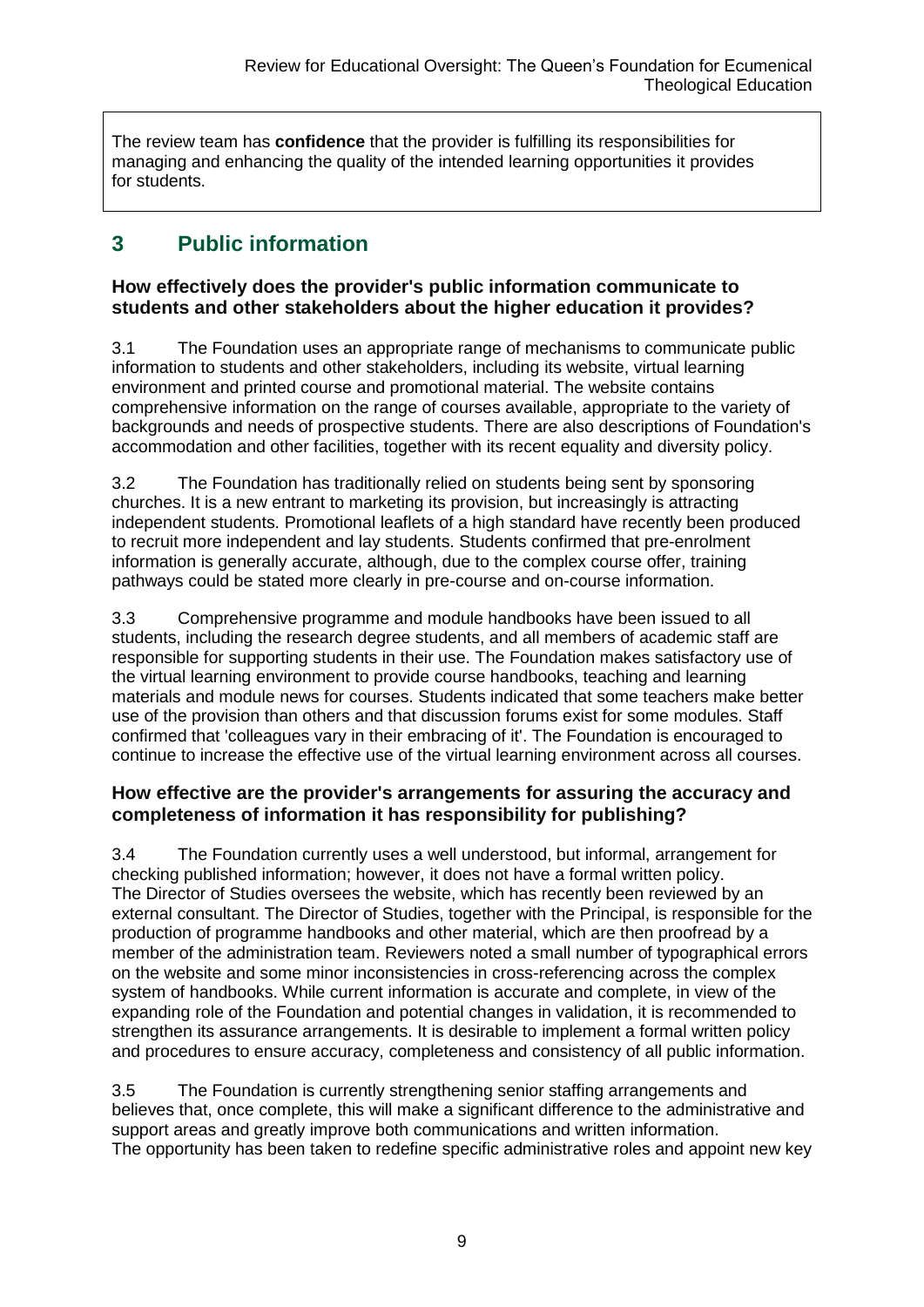staff. The Foundation is encouraged to make effective use of this opportunity to strengthen the management of information.

The team concludes that **reliance can be placed** on the accuracy and completeness of the information that the provider is responsible for publishing about itself and the programmes it delivers.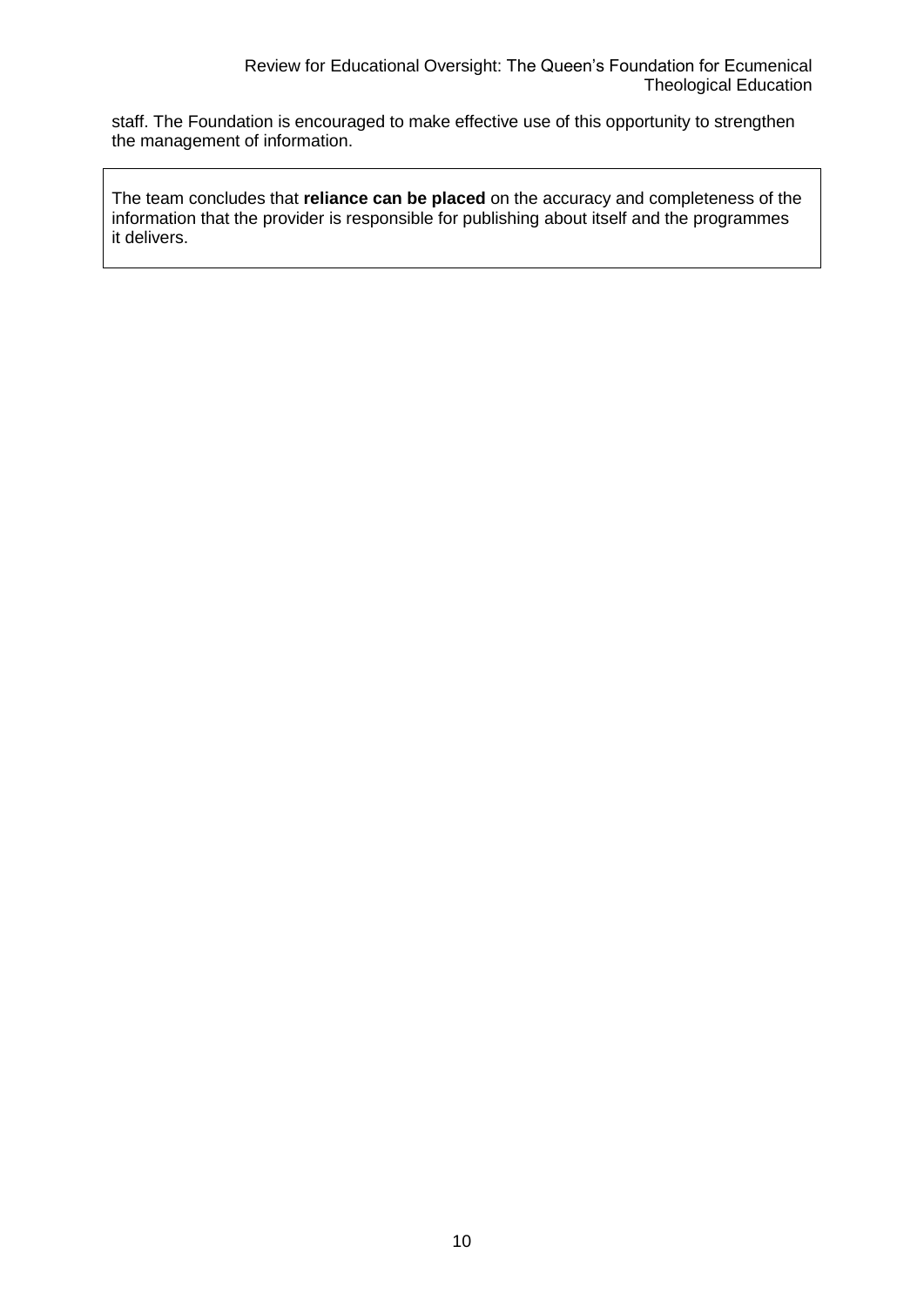# **Action plan<sup>3</sup>**

| The Queen's Foundation for Ecumenical Theological Education action plan relating to the Review for Educational Oversight<br><b>June 2012</b>   |                                                                                                                             |                       |                                                         |                                                             |                                                |                                                                          |  |  |
|------------------------------------------------------------------------------------------------------------------------------------------------|-----------------------------------------------------------------------------------------------------------------------------|-----------------------|---------------------------------------------------------|-------------------------------------------------------------|------------------------------------------------|--------------------------------------------------------------------------|--|--|
| <b>Good practice</b>                                                                                                                           | Action to be taken                                                                                                          | <b>Target</b><br>date | <b>Action by</b>                                        | <b>Success</b><br>indicators                                | <b>Reported to</b>                             | <b>Evaluation</b>                                                        |  |  |
| The review team<br>identified the following<br>areas of good practice<br>that are worthy of wider<br>dissemination within the<br>provider:     |                                                                                                                             |                       |                                                         |                                                             |                                                |                                                                          |  |  |
| there is careful and<br>$\bullet$<br>diligent delivery and<br>monitoring of<br>placement learning<br>(paragraph 2.4).                          | Brief all new tutorial<br>staff who are taking<br>up responsibilities for<br>placements                                     | October<br>2012       | Current<br><b>Placement Tutor</b>                       | Positive<br>evaluations from<br>supervisors and<br>students | Undergraduate<br>Programme<br>group            | Placement<br>evaluation forms<br>Direct feedback<br>from supervisors     |  |  |
| <b>Advisable</b>                                                                                                                               | <b>Action to be taken</b>                                                                                                   | <b>Target</b><br>date | <b>Action by</b>                                        | <b>Success</b><br>indicators                                | <b>Reported to</b>                             | <b>Evaluation</b>                                                        |  |  |
| The team considers<br>that it is <b>advisable</b> for<br>the provider to:                                                                      |                                                                                                                             |                       |                                                         |                                                             |                                                |                                                                          |  |  |
| return marked work,<br>with feedback to<br>students,<br>consistently within<br>the timescale set by<br>the awarding bodies<br>(paragraph 1.9). | Implement new<br>process for<br>distributing<br>assignments<br>Issue alerts/<br>reminders to staff as<br>deadlines approach | November<br>2012      | Director of<br>Studies and<br>Academic<br>Administrator | All marked work<br>returned within<br>deadlines             | Undergraduate<br>and MA<br>programme<br>groups | Student feedback<br>at programme<br>groups<br>Annual review<br>responses |  |  |

The provider has been required to develop this action plan to follow up on good practice and address any recommendations arising from the review. QAA monitors progress<br>The provider has been required to develop this action against the action plan, in conjunction with the provider's awarding bodies.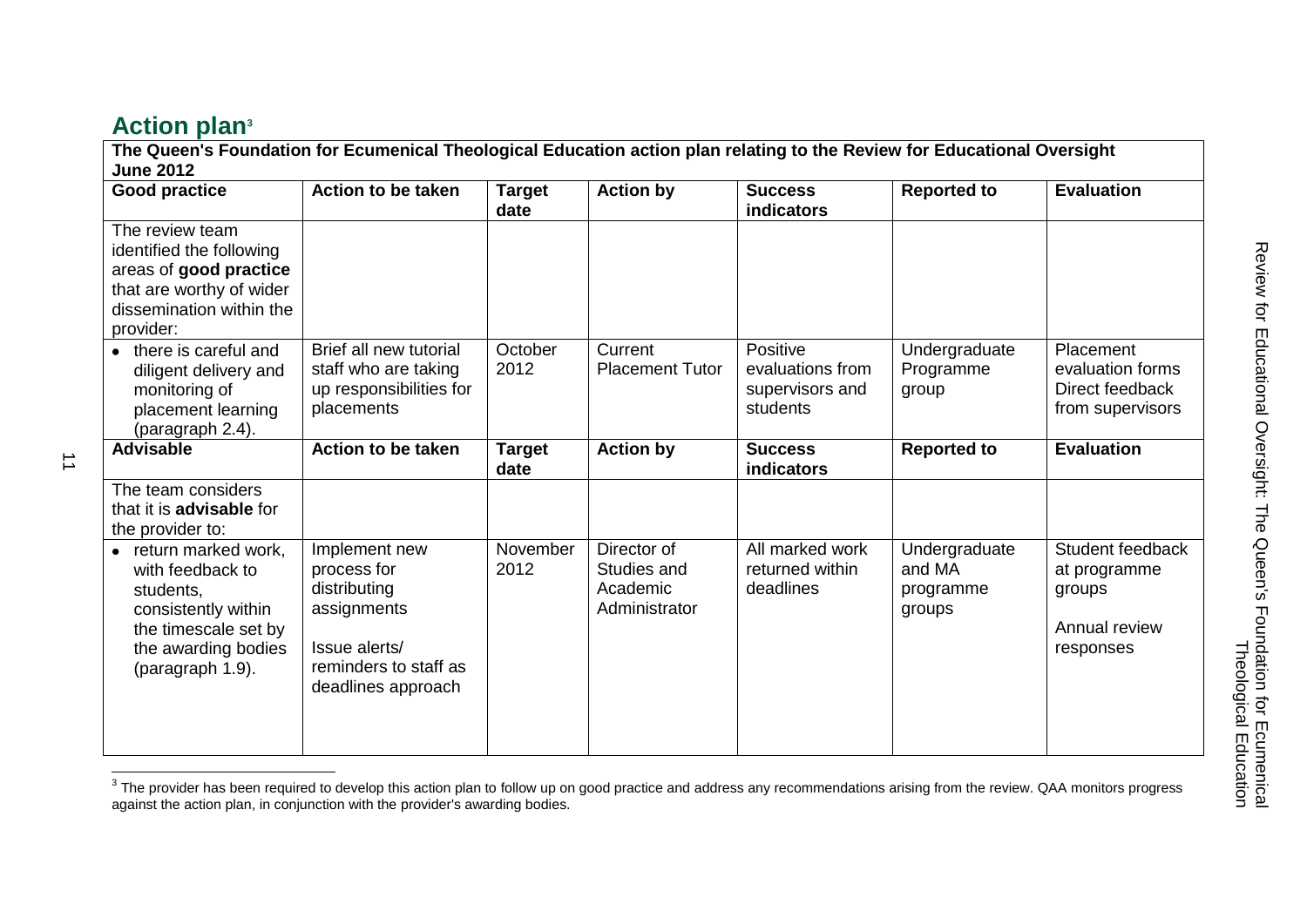| <b>Desirable</b>                                                                                                                                                               | <b>Action to be taken</b>                                                                                               | <b>Target</b><br>date                 | <b>Action by</b>                                                                                                                               | <b>Success</b><br>indicators                                                   | <b>Reported to</b>                             | <b>Evaluation</b>                                                    |
|--------------------------------------------------------------------------------------------------------------------------------------------------------------------------------|-------------------------------------------------------------------------------------------------------------------------|---------------------------------------|------------------------------------------------------------------------------------------------------------------------------------------------|--------------------------------------------------------------------------------|------------------------------------------------|----------------------------------------------------------------------|
| The team considers<br>that it is <b>desirable</b> for<br>the provider to:                                                                                                      |                                                                                                                         |                                       |                                                                                                                                                |                                                                                |                                                |                                                                      |
| • involve all external<br>markers in<br>assessment training<br>and standardisation<br>events<br>(paragraph 1.8)                                                                | Invite all external<br>markers to<br>assessment training<br>event                                                       | November<br>2012                      | Director of<br><b>Studies</b>                                                                                                                  | Positive reports<br>from assessment<br>moderators and<br>external<br>examiners | Programme<br>groups                            | Programme group<br>minutes<br>External examiner<br>reports           |
| provide pre-course<br>information and<br>college advice and<br>guidance that clearly<br>identifies different<br>study pathways<br>(paragraphs 2.2,<br>2.10, 2.11 and 3.2)      | Handbooks and<br>website to be updated                                                                                  | October<br>2012                       | Director of<br>Studies and<br>Principal                                                                                                        | Student feedback                                                               | <b>Foundation Staff</b><br>Group               | Student feedback<br>evaluated by<br><b>Foundation Staff</b><br>Group |
| implement the<br>proposed tutorial<br>arrangements to<br>provide equitable<br>and appropriate<br>access to academic<br>guidance and<br>support<br>(paragraphs<br>2.2 and 2.12) | Appoint new tutor<br>Publish and<br>implement tutorial<br>quidelines for all<br>students                                | <b>June 2012</b><br>September<br>2012 | Director of<br>Studies and<br>Discipleship and<br><b>Theology Tutor</b><br>(who has tutorial<br>responsibility for<br>independent<br>students) | New tutor<br>employed<br><b>Student</b><br>satisfaction<br>improves            | Undergraduate<br>and MA<br>programme<br>groups | Student feedback<br>evaluated by<br>programme<br>groups              |
| implement a formal<br>policy and processes<br>to ensure accuracy,<br>completeness and<br>consistency of all<br>public information                                              | Write policy and<br>devise processes to<br>ensure accuracy,<br>completeness and<br>consistency of public<br>information | December<br>2012                      | Principal and<br>Principal<br>Executive<br>Assistant                                                                                           | Positive feedback<br>on quality of<br>information (or no<br>complaints)        | Governors                                      | Evaluated termly<br>by Senior<br>Leadership Team                     |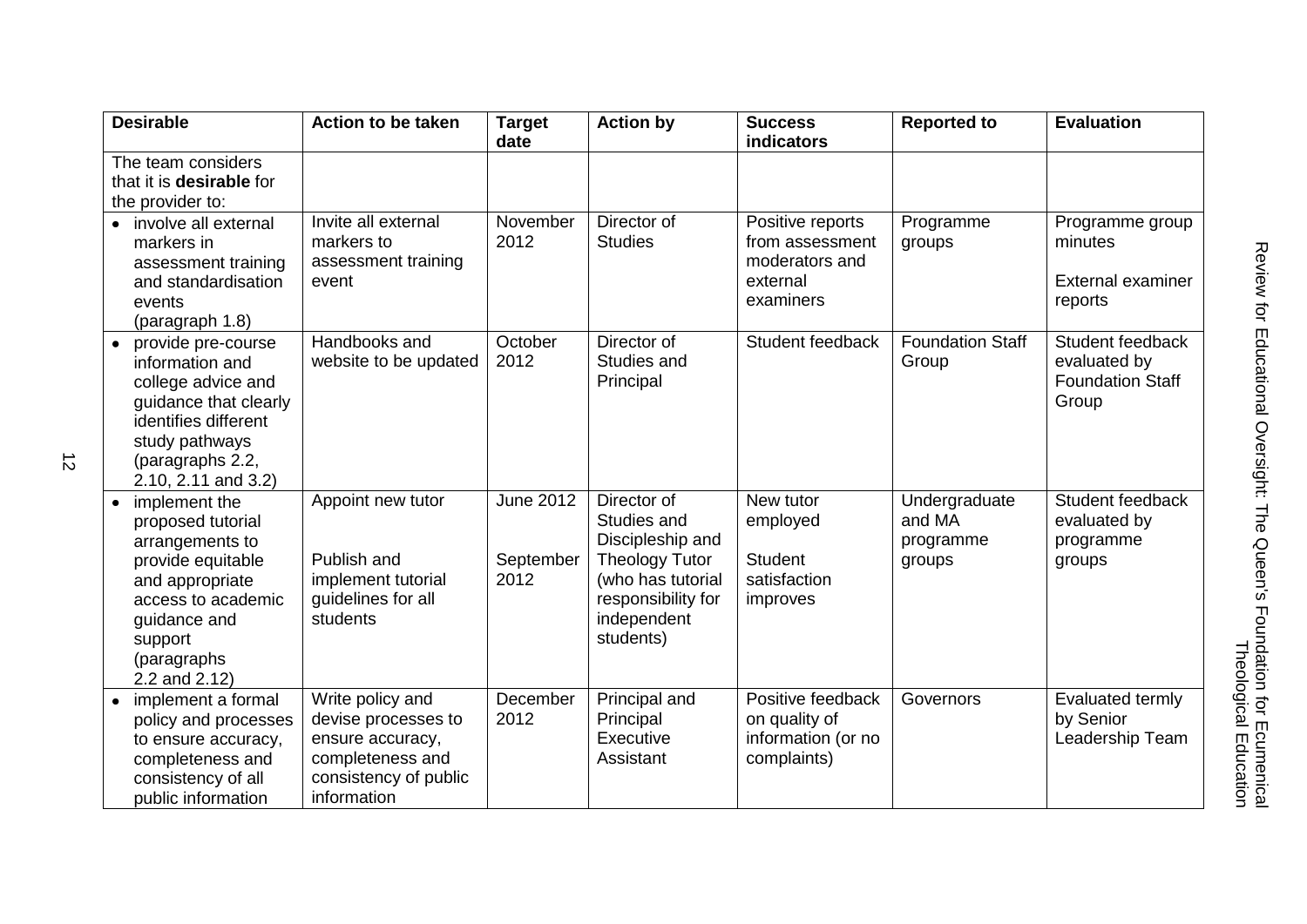| 'paragraphs<br>$\sim$ |  |  |  |
|-----------------------|--|--|--|
| 1.4 and 3.5)<br>ູບ.   |  |  |  |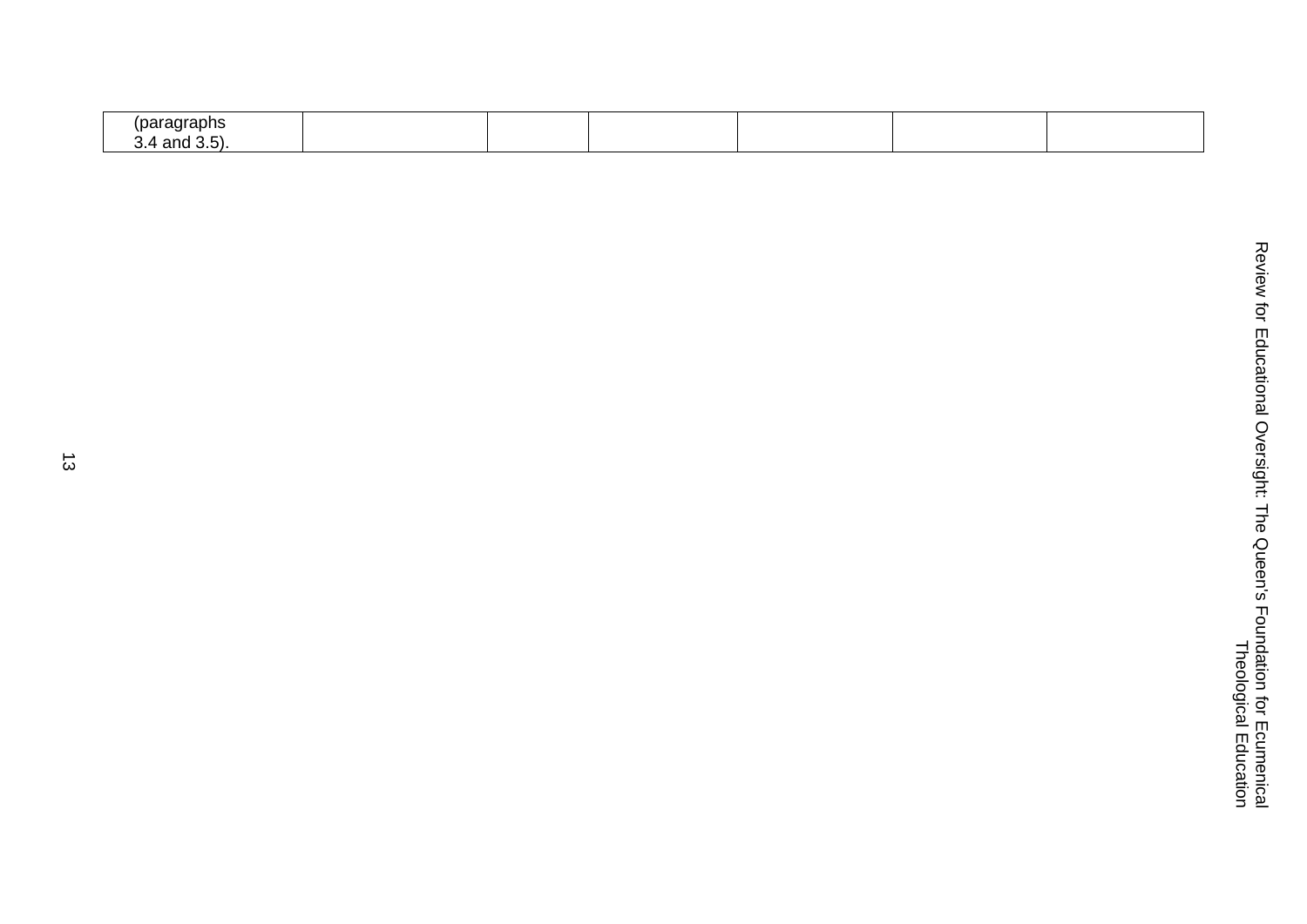# <span id="page-14-0"></span>**About QAA**

QAA is the Quality Assurance Agency for Higher Education. QAA's mission is to safeguard standards and improve the quality of UK higher education.

QAA's aims are to:

- meet students' needs and be valued by them  $\bullet$
- safeguard standards in an increasingly diverse UK and international context  $\bullet$
- drive improvements in UK higher education  $\bullet$
- improve public understanding of higher education standards and quality.

QAA conducts reviews of higher education institutions and publishes reports on the findings. QAA also publishes a range of guidance documents to help safeguard standards and improve quality.

More information about the work of QAA is available at: [www.qaa.ac.uk.](http://www.qaa.ac.uk/)

More detail about Review for Educational Oversight can be found at: [www.qaa.ac.uk/institutionreports/types-of-review/tier-4.](http://www.qaa.ac.uk/institutionreports/types-of-review/tier-4)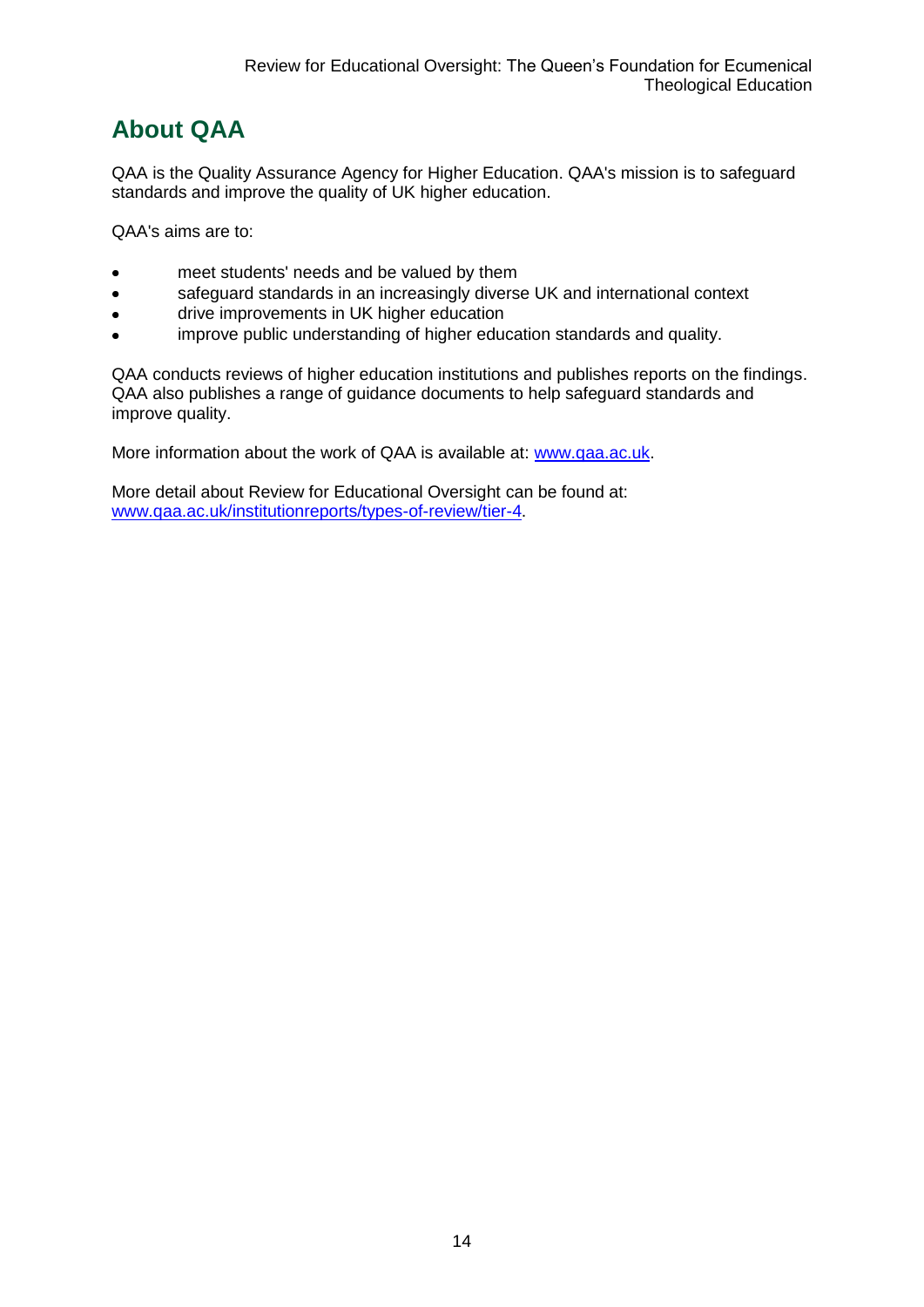# <span id="page-15-0"></span>**Glossary**

This glossary explains terms used in this report. You can find a fuller glossary at: [www.qaa.ac.uk/aboutus/glossary.](http://www.qaa.ac.uk/aboutus/glossary) Formal definitions of key terms can be found in the *[Review for Educational Oversight: Handbook](http://www.qaa.ac.uk/Publications/InformationAndGuidance/Pages/REO-handbook.aspx)* 4

**Academic Infrastructure** Guidance developed and agreed by the higher education community and published by QAA, which is used by institutions to ensure that their courses meet national expectations for academic standards and that students have access to a suitable environment for learning (academic quality). It consists of four groups of reference points: the **frameworks for higher education qualifications**, the **subject benchmark statements**, the **programme specifications** and the **[Code of practice](http://www.qaa.ac.uk/AboutUs/glossary/Pages/glossary-c.aspx#c2)**. Work is underway (2011-12) to revise the Academic Infrastructure as the UK [Quality Code](http://www.qaa.ac.uk/AboutUs/glossary/Pages/glossary-q.aspx#q5) for Higher Education.

**academic quality** A comprehensive term referring to how, and how well, institutions manage teaching and learning opportunities to help students progress and succeed.

**academic standards** The standards set and maintained by institutions for their courses and expected for their awards. See also **threshold academic standard**.

**awarding body** A body with the authority to award academic qualifications located on the **framework for higher education qualifications**, such as diplomas or degrees.

**awarding organisation** An organisation with the authority to award academic qualifications located on the Qualifications and Credit Framework for England and Northern Ireland (these qualifications are at levels one to eight, with levels four and above being classed as 'higher education').

**Code of practice** *The Code of practice for the assurance of academic quality and standards in higher education*, published by QAA: a set of interrelated documents giving guidance for higher education institutions.

**designated body** An organisation that has been formally appointed to perform a particular function.

**differentiated judgements** In a Review for Educational Oversight, separate judgements respectively for the provision validated by separate awarding bodies.

**enhancement** Taking deliberate steps at institutional level to improve the quality of **[learning](http://www.qaa.ac.uk/aboutus/glossary/pages/glossary-l.aspx#l1)  [opportunities](http://www.qaa.ac.uk/aboutus/glossary/pages/glossary-l.aspx#l1)**. It is used as a technical term in QAA's audit and review processes.

**feature of good practice** A positive aspect of the way a higher education institution manages quality and standards, which may be seen as exemplary to others.

**framework** A published formal structure. See also **framework for higher education qualifications**.

**framework for higher education qualifications** A published formal structure that identifies a hierarchy of national qualification levels and describes the general achievement expected of holders of the main qualification types at each level, thus assisting higher education providers in maintaining academic standards. QAA publishes the following frameworks:

[www.qaa.ac.uk/publications/informationandguidance/pages/reo-handbook.aspx.](http://www.qaa.ac.uk/publications/informationandguidance/pages/reo-handbook.aspx)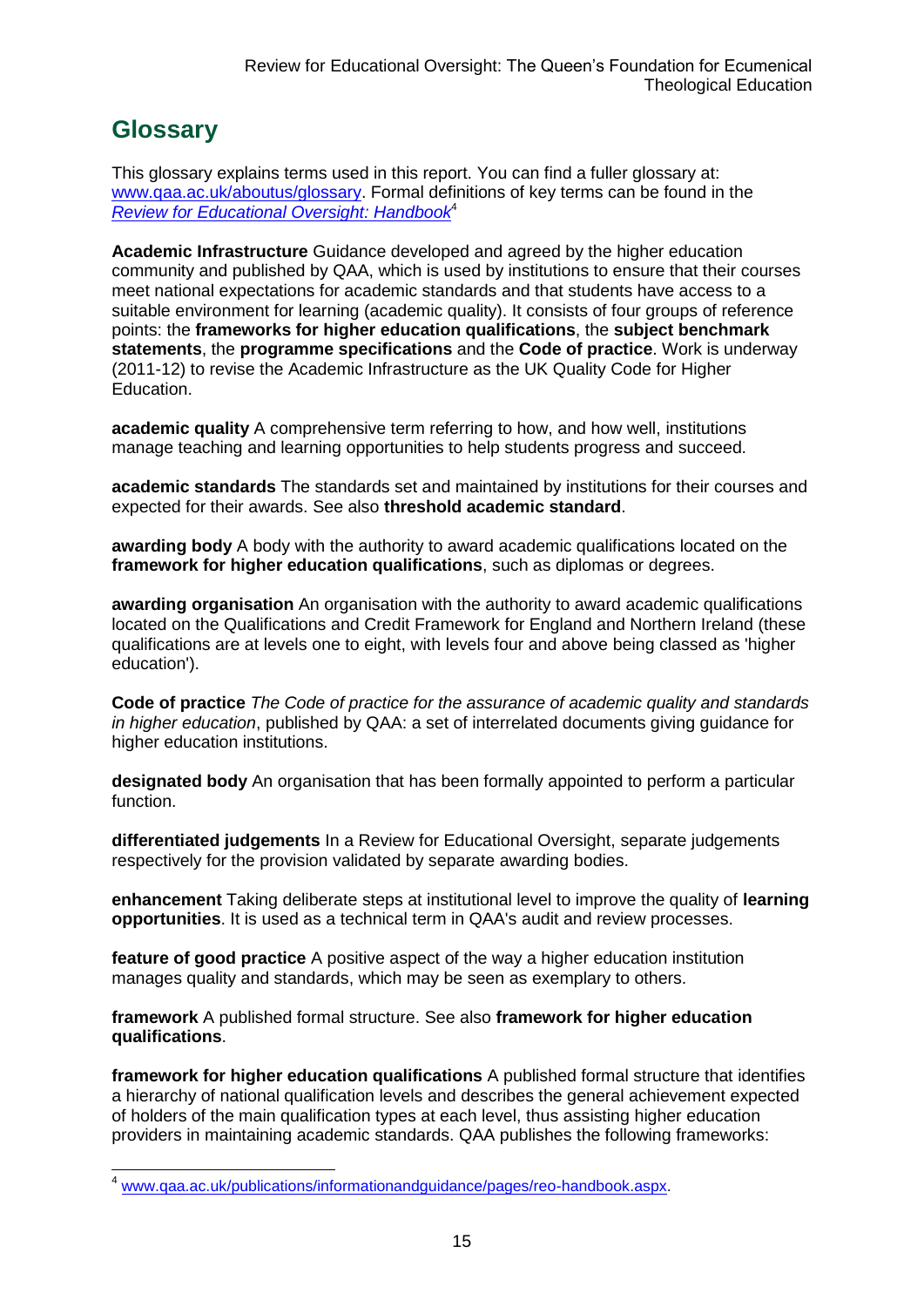*The framework for higher education qualifications in England, Wales and Northern Ireland* (FHEQ) and *The framework for qualifications of higher education institutions in Scotland*.

**highly trusted sponsor** An education provider that the UK government trusts to admit migrant students from overseas, according to Tier 4 of the UK Border Agency's points-based immigration system. Higher education providers wishing to obtain this status must undergo a successful review by QAA.

**learning opportunities** The provision made for students' learning, including planned **[programmes of study](http://newlive.qaa.ac.uk/aboutus/glossary/pages/glossary-p.aspx#p12)**, teaching, assessment, academic and personal support, resources (such as libraries and information systems, laboratories or studios) and staff development.

**learning outcome** What a learner is expected to know, understand and/or be able to demonstrate after completing a process of learning.

**operational definition** A formal definition of a term, which establishes exactly what QAA means when using it in reports.

**programme (of study)** An approved course of study which provides a coherent learning experience and normally leads to a qualification.

**programme specifications** Published statements about the intended **[learning outcomes](http://newlive.qaa.ac.uk/aboutus/glossary/pages/glossary-l.aspx#l2)** of **programmes of study**, containing information about teaching and learning methods, support and assessment methods, and how individual units relate to levels of achievement.

**provider** An institution that offers courses of higher education, typically on behalf of a separate **awarding body or organisation**. In the context of REO, the term means an independent college.

**public information** Information that is freely available to the public (sometimes referred to as being 'in the public domain').

**reference points** Statements and other publications that establish criteria against which performance can be measured. Internal reference points may be used by providers for purposes of self-regulation; external ones are used and accepted throughout the higher education community for the checking of standards and quality.

#### **quality** See **academic quality**.

**subject benchmark statement** A published statement that sets out what knowledge, understanding, abilities and skills are expected of those graduating in each of the main subject areas (mostly applying to [bachelor's degrees\)](http://newlive.qaa.ac.uk/aboutus/glossary/pages/glossary-b/aspx#b1), and explains what gives that particular discipline its coherence and identity.

**threshold academic standard** The minimum standard that a student should reach in order to gain a particular qualification or award, as set out in the **[subject benchmark statements](http://newlive.qaa.ac.uk/aboutus/glossary/pages/glossary-s.aspx#s7)** and national [qualifications frameworks.](http://newlive.qaa.ac.uk/aboutus/glossary/pages/glossary-q.aspx#q3) Threshold standards are distinct from the standards of performance that students need to achieve in order to gain any particular class of award, for example a first-class bachelor's degree. See also **[academic standard](http://newlive.qaa.ac.uk/aboutus/glossary/pages/glossary-a.aspx#a3)**.

**widening participation** Increasing the involvement in higher education of people from a wider range of backgrounds.